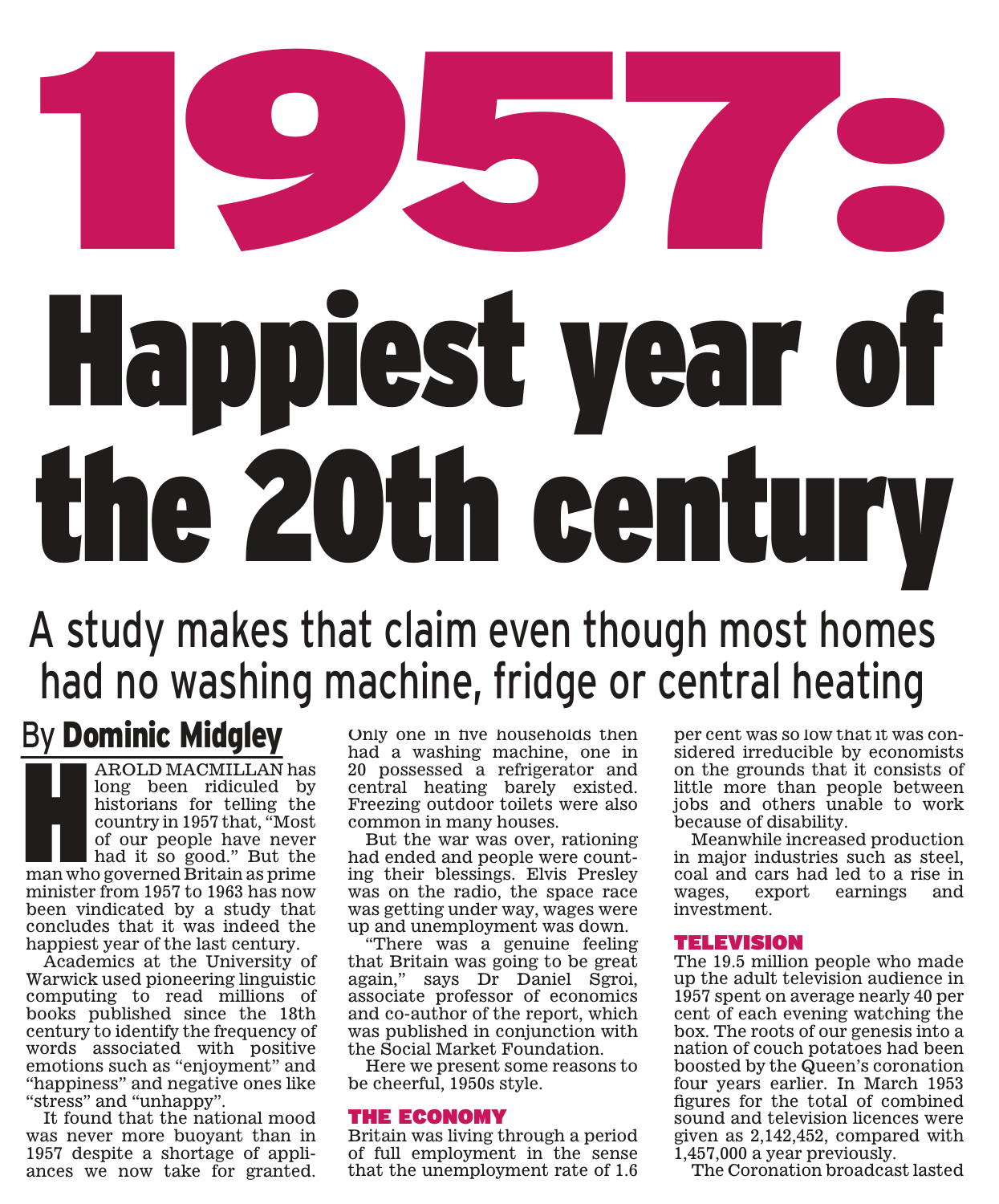for seven hours and, taking into account large-screen presentations in cinemas, church halls, hospitals and other public venues, it was estimated that no fewer than 20 million people watched the service in the UK alone.

By then the BBC had enjoyed a monopoly for 17 years but when commercial television was introduced in 1955 with the launch of Associated Rediffusion in London (weekdays) and ATV (weekends) that monopoly was broken. These stations were quickly followed by regional commercial services and by March 1957 those who had a choice of programming spent just one-third of the time devoted to BBC programmes and two-thirds to ITV's output.

Meanwhile, children entertained themselves in far more traditional ways than they do today – yo-yos and I-Spy books were the most popular gifts.

### **POP MUSIC**

Diana by the old-school Canadian crooner Paul Anka was the bestselling single of 1957 but a feelgood rock 'n' roll revolution was

well under way. Elvis Presley had already had number ones with Heartbreak Hotel and Hound Dog and his hits were regularly played on what was then called the Light Programme (now Radio 2).

He had even earned enough to splash out \$100,000 (£80,000) on a mansion he called Graceland on a 14-acre estate in Memphis, Tennessee.

Meanwhile, the Cavern Club opened in Liverpool in the same year that Paul McCartney and John Lennon first met as teenagers at a garden fete at St Peter's Church, Woolton, Liverpool.

### **THE SPACE RACE**

The Soviet Union launched Sputnik 1, the first satellite to orbit the Earth, and in doing so kicked off the space race.

It was a modest beginning as Sputnik was only the size of a beach ball but two months later the US showed just how tricky this game could be.

Its first attempt to launch a satellite failed when its Vanguard rocket blew up on the launch pad. It eventually ended up on top by putting the first men on the moon with Apollo 11 in 1969.

### **MOVIES**

With television still in its infancy cinema was a major attraction. Figures from the Film Distributors' Association reveal that there were 915 million visits to UK cinemas in 1957 compared to 172 million in 2012.

Around The World In 80 Days, starring David Niven and Shirley MacLaine, was the big hit of the year winning five Oscars including the award for best film.

The Bridge On The River Kwai, released towards the end of the year, outstripped this feat in 1958 when it was awarded seven Oscars including best film.

### **FOOD AND DRINK**

After years of being exhorted by characters such as Potato Pete and Dr Carrot to make do with vegetarian meals, people were still getting used to the mouthwatering novelty of eating meat whenever they could afford it.

Rationing had come to an end three years earlier after restrictions on the sale of meat and bacon were cancelled after 14 years.

### **HOUSE PRICES**

Property booms may be part and parcel of contemporary life but in the 1950s the housing market was much more stable… and cheap. The average weekly wage was £7.50 – adding up to annual earnings of  $£390 - and$ , at £2,000, the average house price was just under five times this figure.

Today houses are twice as expensive. The average salary stands at £26,500 while the average house price is £256,000.

### **RETREAT FROM EMPIRE**

Britain began to shed its colonies with Ghana becoming the first black African nation to gain its independence in March 1957.

### **CARS**

Models such as the Morris Minor – which became the first British car to sell a million two years later – and the Standard Vanguard were kings of the road when traffic was much less of a problem.

Sixty years ago there were only four million cars on the roads compared to 37 million today. That said, they had fewer miles of road. For example, the 107-mile M62 was

signed off in 1957 but did not fully open until the early 1970s.

### THE JET AGE

Boeing's launch of the 707 ushered in the era of air travel for the masses. It was the forerunner of a range of models including the 747, which took its maiden flight in 1970.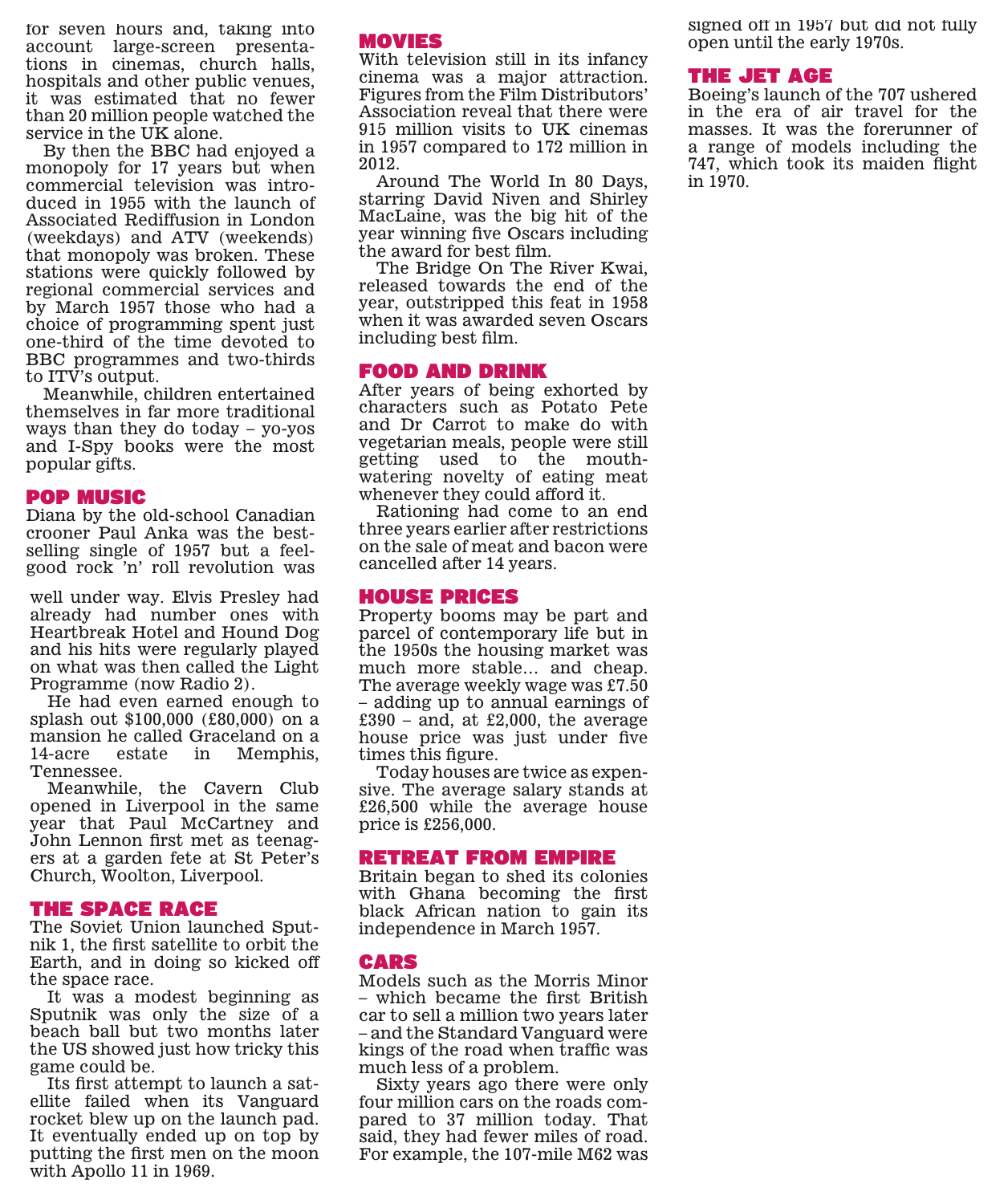



**TRENDS: clockwise from left; the USSR's Sputnik satellite, yo-yos, Around The World In 80 Days and rock 'n' roller Elvis Presley**